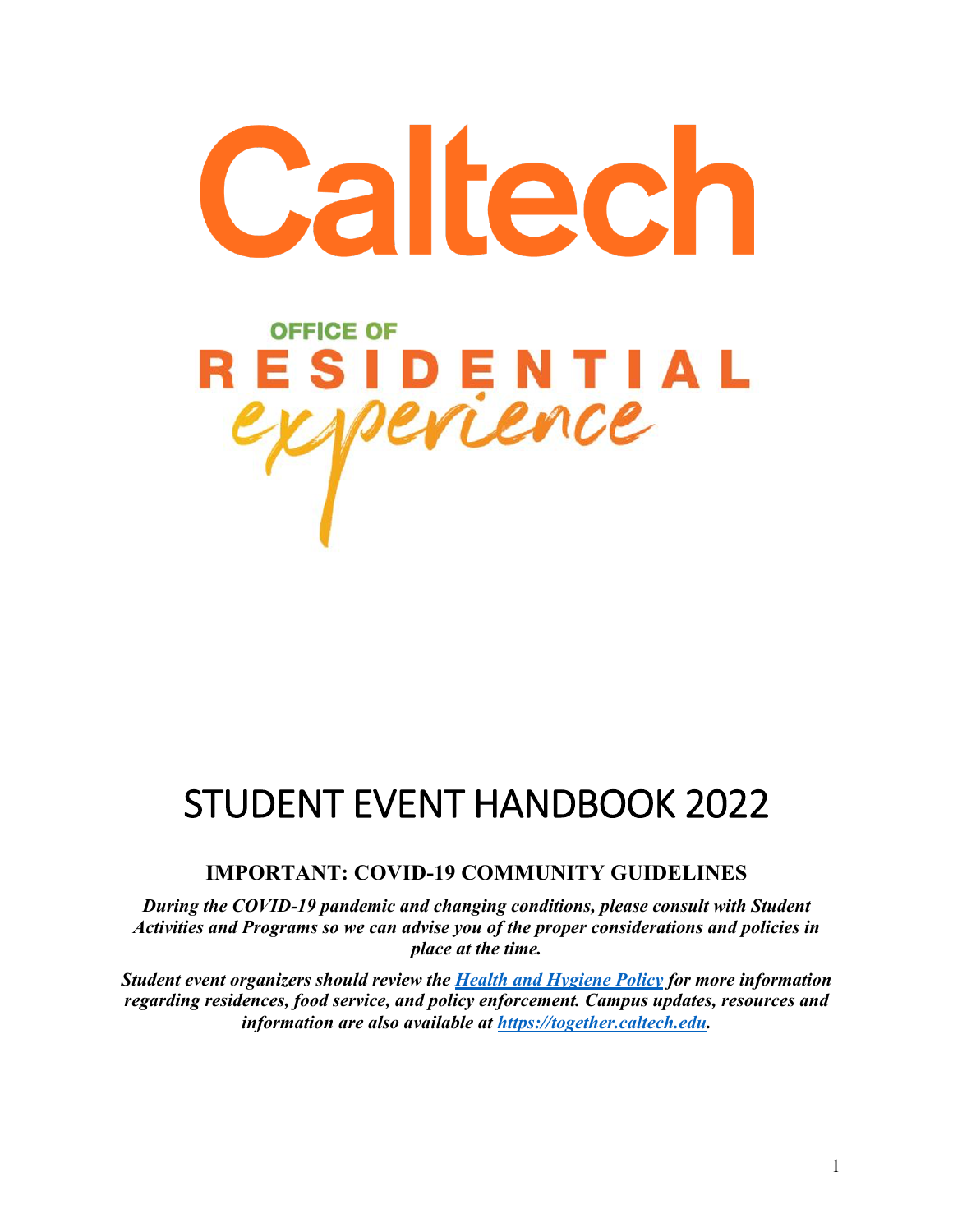# TABLE OF CONTENTS

| Section I: EVENT DETAILS, PROPERTY DAMAGE, AMPLIFIED SOUND, AND CLEAN- |  |
|------------------------------------------------------------------------|--|
|                                                                        |  |
|                                                                        |  |
|                                                                        |  |
|                                                                        |  |
|                                                                        |  |
|                                                                        |  |
|                                                                        |  |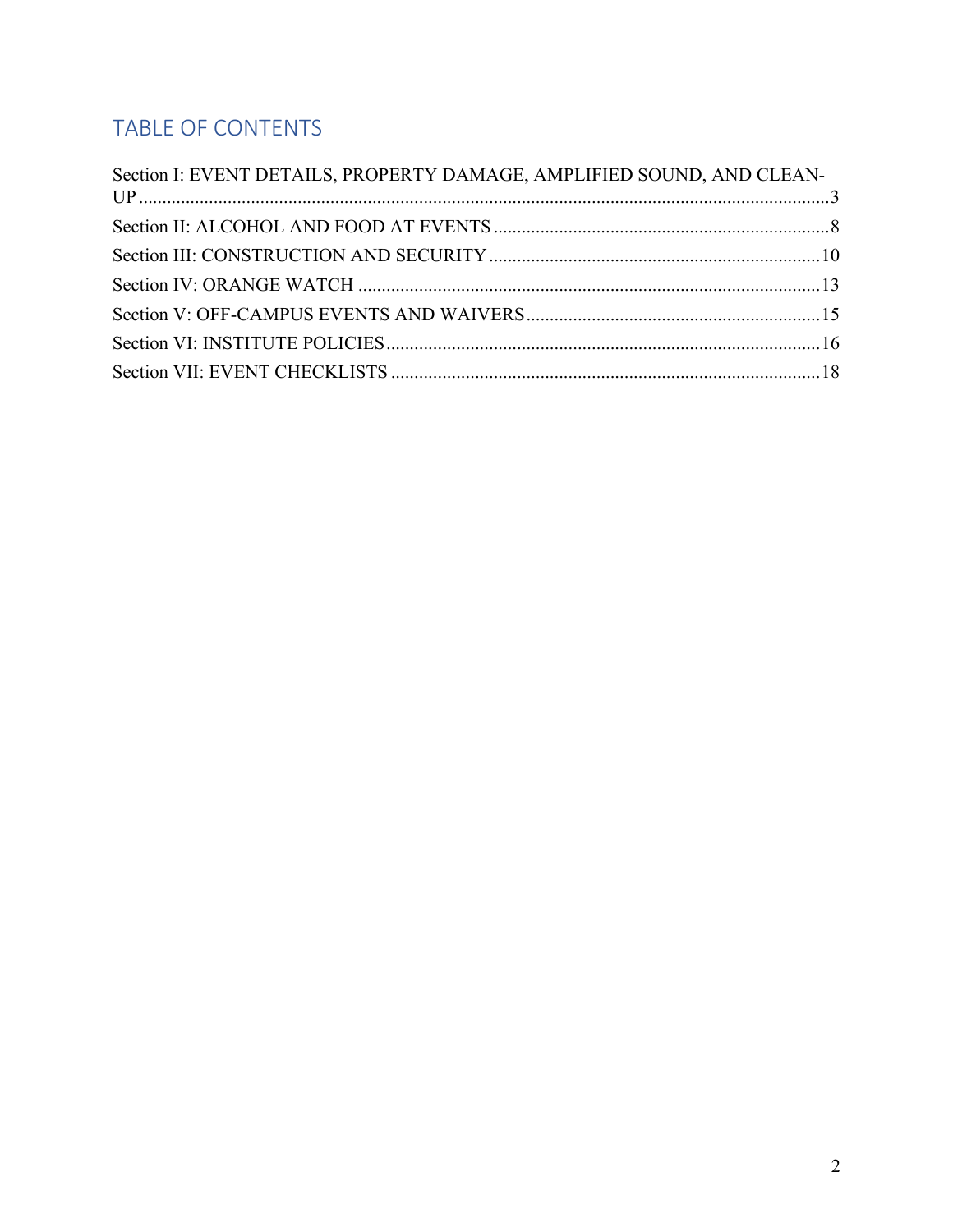# Section I: EVENT DETAILS, PROPERTY DAMAGE, AMPLIFIED SOUND, AND CLEAN-UP

# **EVENT REGISTRATION AT CALTECH**

This handbook is designed to ensure student organizations, including houses, residences, clubs, governing organizations, and teams all have the resources they need to organize and manage their social events.

Caltech requires these undergraduate and graduate student groups to register some of their events. Please note that events need to be registered by House Presidents, Social Chairs, Club Officers, or by someone who is trained by the Student Activities and Programs office.

All student events for groups that fall under Student Affairs and are sponsored or subsidized by Caltech and which include one or more of the following, components must be registered:

- Events with alcohol service
- Events of 10 or more people with a current cap of 50 people
- Off-campus events with 30 or more people and/or more than 30 miles from campus (e.g., House retreats, ski trips, ASCIT and GSC formals)
- Events that include construction activities or LN2

#### **EVENT REGISTRATION ONLINE PROCESS**

The website to register a new event is: https://spa.caltech.edu.

You will be asked to fill out an online form located on the website above. Once the form is submitted, Student Activities and Programs will contact you to go over the form and then arrange for the necessary approvals. Please remember to attach any documents that will help describe your event. If you are planning construction with the event, please include floor plans and descriptions.

#### **EVENT REGISTRATION TIMELINE**

- When to register:
	- o Small parties must be registered at least 2 weeks in advance
	- o Large parties must be registered at least 4 weeks in advance
	- o Off-campus events must be registered at least 4 weeks in advance
- The approval process must begin before advertising, alcohol purchases, reservations, contracts or construction take place.
- If the approval process is started any later than outlined above, we cannot guarantee that it will be approved in time.
- If construction is not completed and approved by noon 2 working days prior to the event, we cannot guarantee that it will be approved in time.
- Failure to receive approval in time will result in postponement of the event.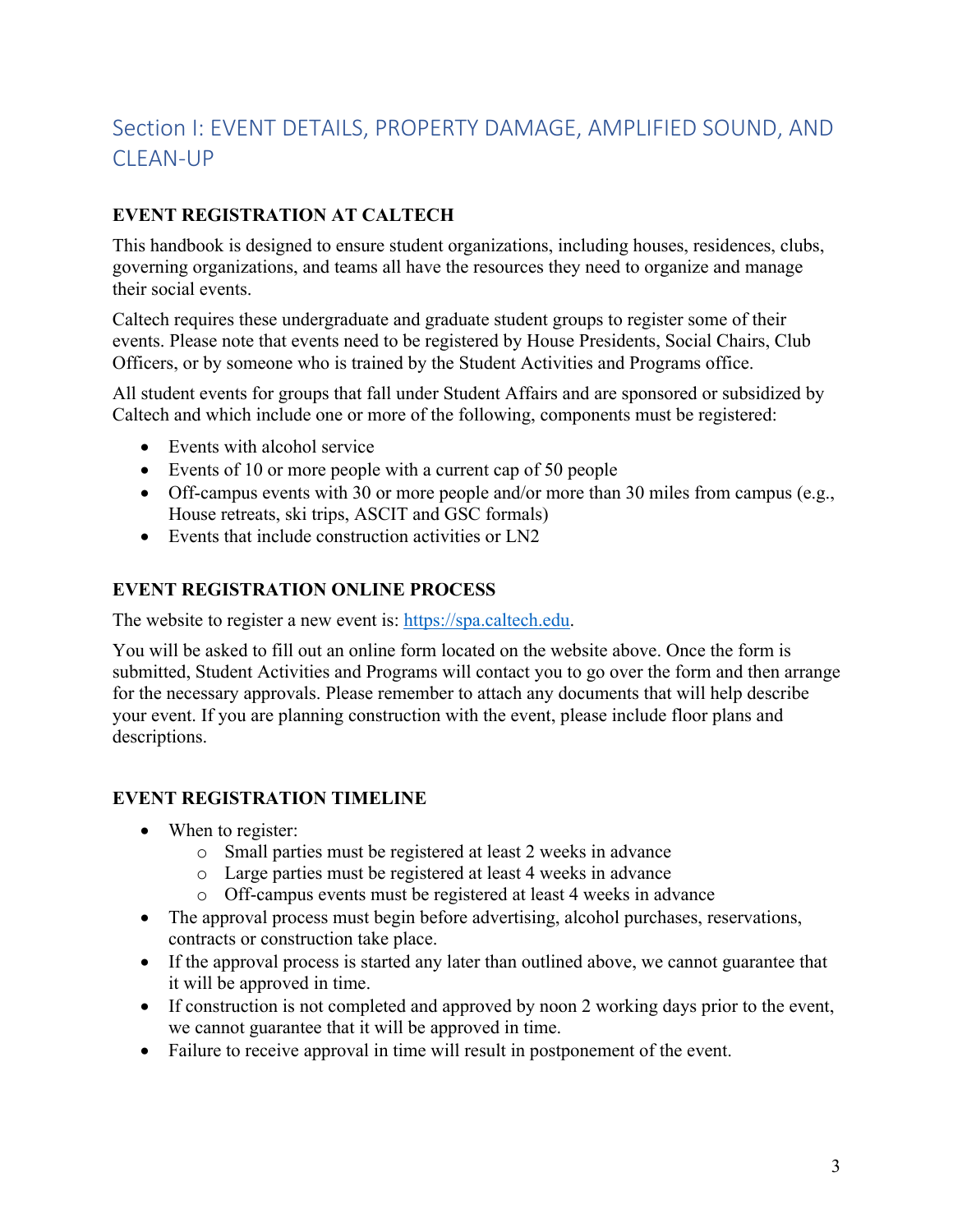### **EVENTS APPROVAL COMMITTEE**

After the event information has been collected, it is referred to the Events Committee for approval. This committee is made up of members of the Housing Office, Office of Residential Experience, Security, Risk Management, and Insurance. The committee is chaired by Tom Mannion, Senior Director of Student Activities and Programs.

# **ELIGIBILITY TO HOST AN EVENT**

Recognized student groups who are in good standing can register events. These include approved student clubs, Caltech houses, other Caltech student housing residences and governing organizations, and athletic teams. Individuals who are not part of a club or organization and who wish to hold/sponsor an event should contact Student Activities and Programs before they register an event. Division or Option sponsored events should go through their respective departments for approval.

If a student organization has been placed on social probation or interim suspension, they will not be eligible to host an event. If a student group is not recognized by the Institute as a student club or organization, they may not host an event, advertise their plans, or use Caltech facilities. For events that require Caltech Security, the student group/organization/individual will be required to pay for the cost of security.

Caltech will register no more than one large event for undergraduate and graduate students per weekend night. This is to ensure coverage and safety on campus. To secure the date you desire in advance, you are encouraged to plan your events sooner rather than later. That way you can secure the weekend night that works best for your members.

Graduate students who wish to host an event in the Catalina recreation rooms may do so by completing the event registration process. If alcohol is being served, the cost of the bartender will be billed to the host student.

# **UNREGISTERED EVENTS**

Groups that fail to register events or host an unregistered party, will be required to follow- up with the appropriate people to discuss the issues and may face consequences. Those who register outside the required timeline will not be approved, unless there are special circumstances.

# **TYPES OF EVENTS**

- **Large Events**: Large events are events that include invitations beyond the house or organization, where there will be 100 or more people and where the scope of the event requires security, bartender, Orange Watch, etc.
- **Small Events**: Small events are private events that are non-invitation party events and where fewer people may attend (e.g., happy hours). These events require less oversight and support and therefore less lead time for registration.
- **Interhouse Parties**: All-campus parties (called Interhouses) are hosted by one of the undergraduate houses. These events are open to the rest of the undergraduate community.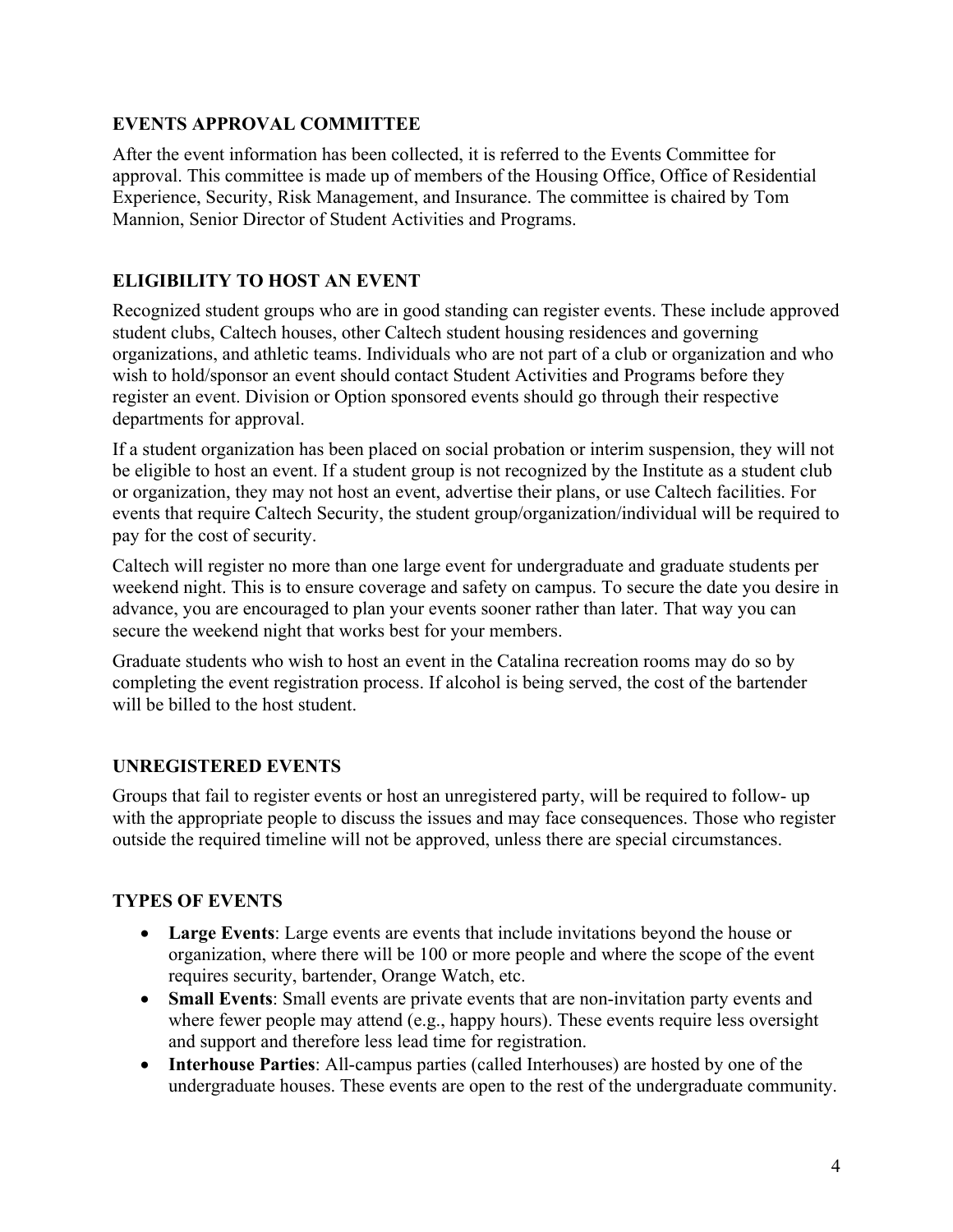The party may or may not include construction. The dates for Interhouses are selected in advance.

- **Lectures, Performances and Movies**: Often have large audiences but are not considered large events (as described above). Student Activities and Programs will determine the support needs on a case-by-case basis.
- **Formals**: Each year, ASCIT and GSC plan a formal for the undergraduate and graduate communities. These events are off-campus and a ticket purchase is required. They include an organized formal evening of dinner and dancing. Graduate and undergrad formals are held separately. Formals must be registered in advance and require busing. Formals cannot be approved without the review of the hotel or location contract.
- **Retreats**: Retreats are on or off-campus programs that allows student organizations to plan for the coming year. Funding is available to support these retreats from the Retreat Fund in Student Affairs. Alcohol is not permitted at student retreats when the retreat fund is being used. Caltech does not review contracts for off-campus retreat sites including VRBO, Airbnb, or for other types of housing.
- **Ditch Day**: Ditch Day events do not require registration through the registration portal/ website. However, they must be registered through the Senior Class officers and the Office of Student Activities and Programs (SAP). Ditch Day registration is particularly complicated and therefore the SAP Office will host meetings to train students on this process. These meetings will take place in the spring term. For additional Information, please set up a meeting with Tom Mannion, Senior Director of SAP.
- **Off-Campus Events**: Off-campus events that are part of house or club activities must be registered if they meet the criteria for registered events (e.g., annual ski trips or house retreats).
- **Club Events**: Club events (on or off-campus) that meet the criteria must be registered with Student Activities and Programs as set forth in the Student Affairs policies and procedures. The club must be registered and approved for the current club term in order for a club event to be registered and for that group to reserve space on campus. Please refer to the Club Handbook for regulations regarding student clubs and organizations.

# **CAMPUS NOTIFICATIONS**

Student Activities and Programs will notify the following offices when an event is registered and approved: Safety, Security, Housing, RAs, RLCs, Deans, and Facilities.

# **WORKING WITH RESIDENTIAL LIFE COORDINATORS**

Student events in undergraduate houses and in graduate student recreational rooms require the advising and approval of the RLC during the planning phase of the event. Staff from ORE will meet with student leaders and security prior to the start of events and events will be visited by the RAs and RLC on duty the night of the event.

# **WORKING WITH RESIDENT ASSOCIATES**

Please make sure your RA can attend your event. If your RA is unable to attend, make sure there is a substitute RA who can cover.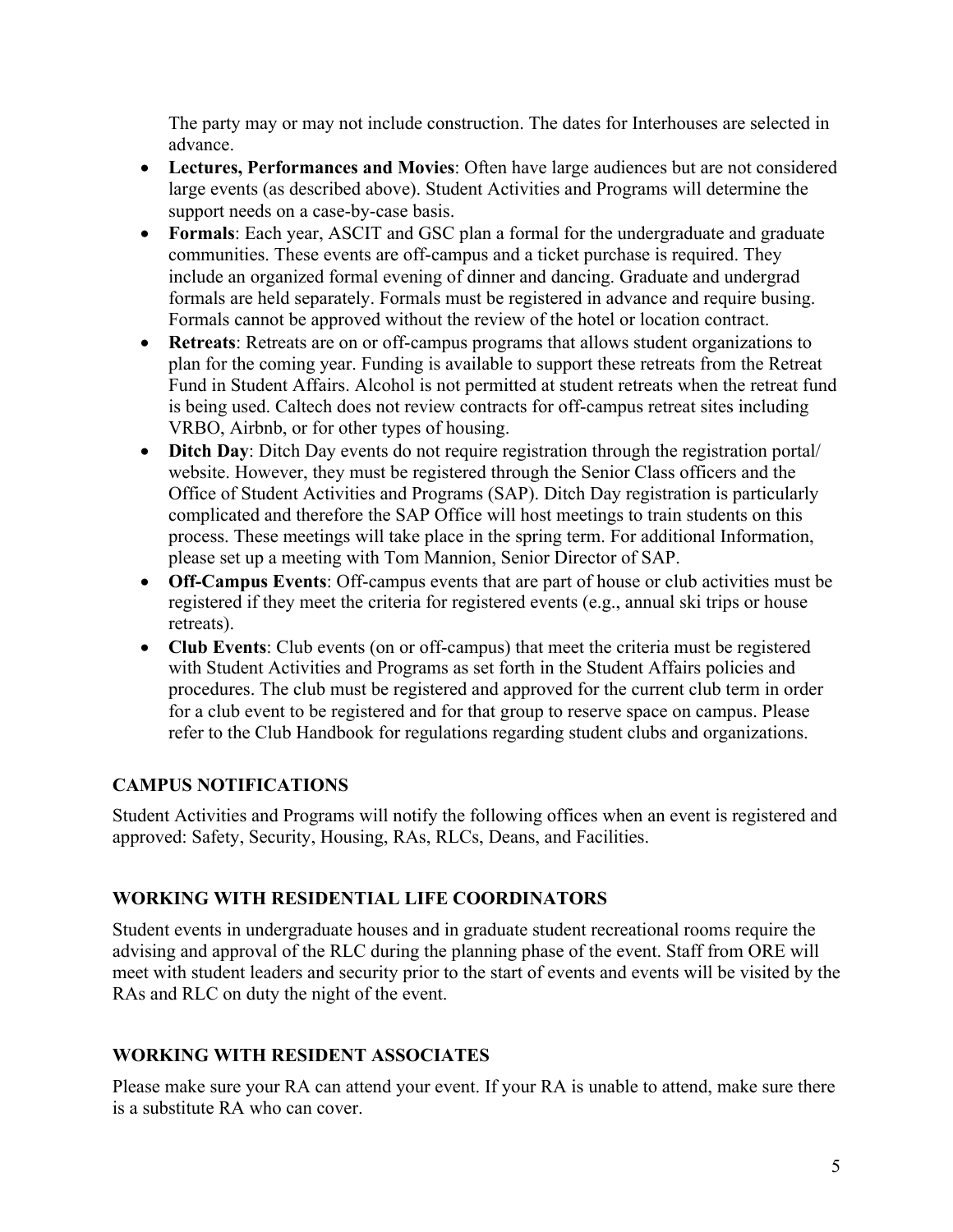# **SOCIAL TEAM MANAGEMENT AT EVENTS**

House Social Chairs/Event Coordinators and Club Representatives must be present at all large events and events with alcohol and be trained in Orange Watch in order to help lead safe and responsible events, House Presidents are also strongly encouraged to attend events planned by their Houses and be trained as well.

While not all members of the executive board are required to attend an Orange Watch training, it is highly recommended in order to support a safe event. If leaders are not able to attend one of the Orange Watch dates, SAP/Office of Equity and Title IX can host a special training.

Throughout the event registration process, students will be asked to identify coordinators for the event, construction, and orange watch. For each section the role of the coordinator and the responsibilities associated with this role will be defined. The coordinators should be a team and organize themselves together to work with the Students Activities and Programs Office on event registration, meetings, and coordination.

### **SERVICE REQUESTS**

Service requests for student organization activities are submitted through Caltech Facilities Operations using an AiM request. The AiM request is located on the Caltech Webpage under Access. Facilities Operations' home page is located at https://facilitiesoperations.caltech.edu.

# **DAMAGE FOR EVENTS IN HOUSING**

Charges for damages in the housing common areas will be assessed by the Housing Office and may be prorated by entry, floor, or building in cases where individual responsibility cannot be ascertained. The determination of what constitutes "damages" is the judgment of the Housing Office. Some House damage may be referred to a disciplinary process.

# **DAMAGE FOR EVENTS HOSTED BY CLUBS**

Damage for events that take place in Institute facilities will be charged to the club hosting the event. These charges will be determined by the Facilities office. Some damage may be referred to a disciplinary process for follow up.

# **OCCUPANCY**

Parties must be within safe limits and the size of the events must be within the occupancy of the space. Occupancy is determined in advance of the event and is posted within the space. Please contact Student Activities and Programs for occupancy information. Student organizers/hosts are responsible for ensuring that the occupancy numbers are not exceeded.

Events and other functions cannot become overcrowded to the point where safety is a concern, nor are events to continue so late that mechanisms for managing the event deteriorate. No event may exceed its maximum occupancy for the assembly space. Please see the FAQ on events for current occupancy information. **COVID guidelines require a limited capacity of 50%.**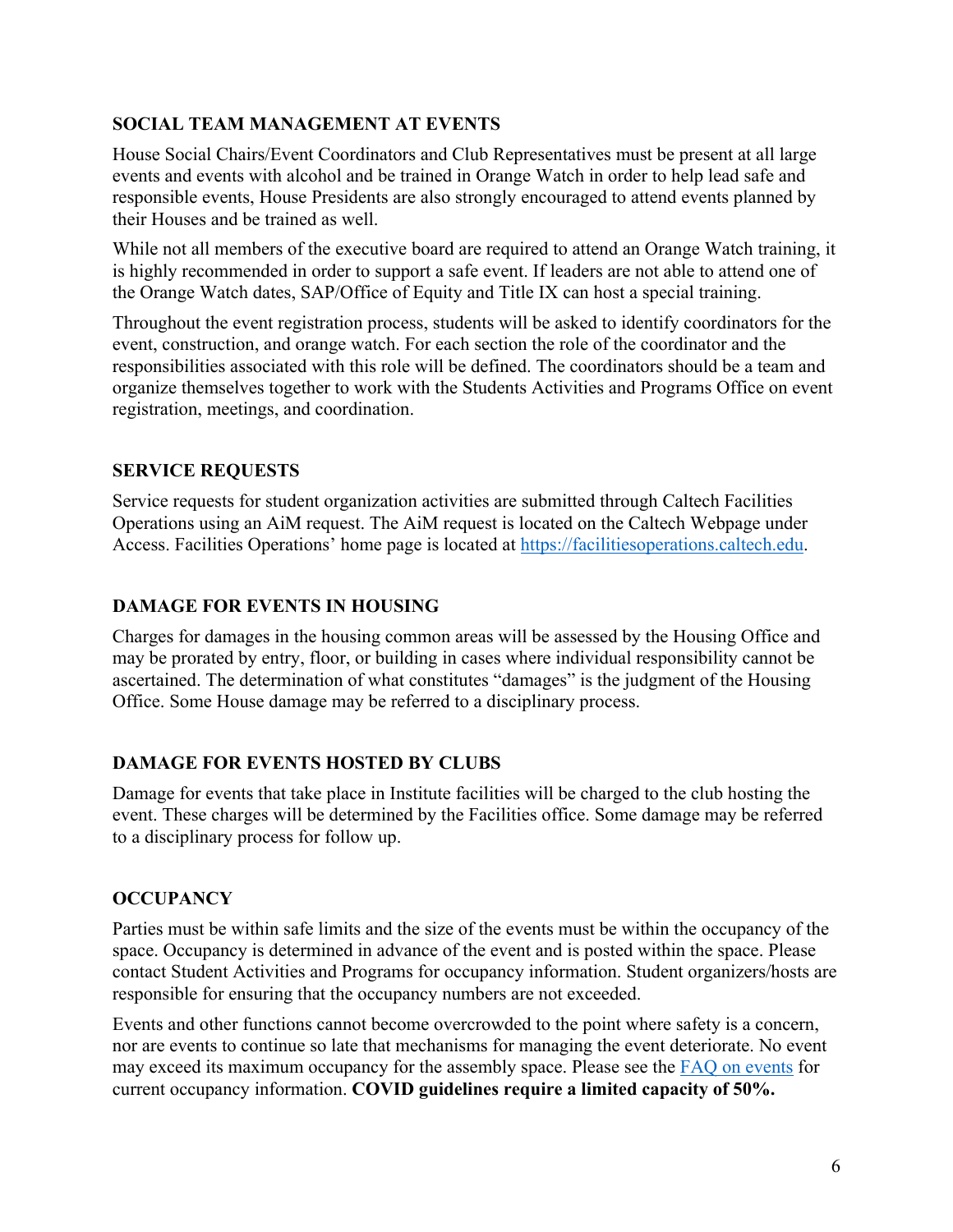# **EVENT THEMES**

All event themes are expected to be respectful and appropriate and will be reviewed as part of the approval process.

# **AMPLIFIED SOUND AT EVENTS**

During an event with amplified music, Security will monitor the sound level. If the music becomes too loud or there are noise complaints, the music must be turned down.

If the host group fails to turn down the music, the music will be turned off. All events must respect community quiet hours. These are:

*Sunday – Thursday: 12am to 7am Friday – Saturday: 2am to 7am*

Houses should develop a plan for managing noise at their events. This plan should include periodic sound checks and student monitoring during the duration of the event.

# **CLEANING AFTER AN EVENT ON CAMPUS**

A cleanup plan must be confirmed as part of the Event Registration form.

- For events in Hameetman, the Catalina Recreation rooms and other campus buildings, clean-up is required immediately following the event.
- For events in the undergraduate houses, food and perishable items must be cleaned immediately, other common areas changes need to be returned to their original state before the beginning of the next business day unless prior arrangements have been made.
- If construction clean-up is required, students must complete tear down and clean up within one week of the event – with the option to ask for a second week by emailing their RLC and Housing. After the second week, the houses will be fined.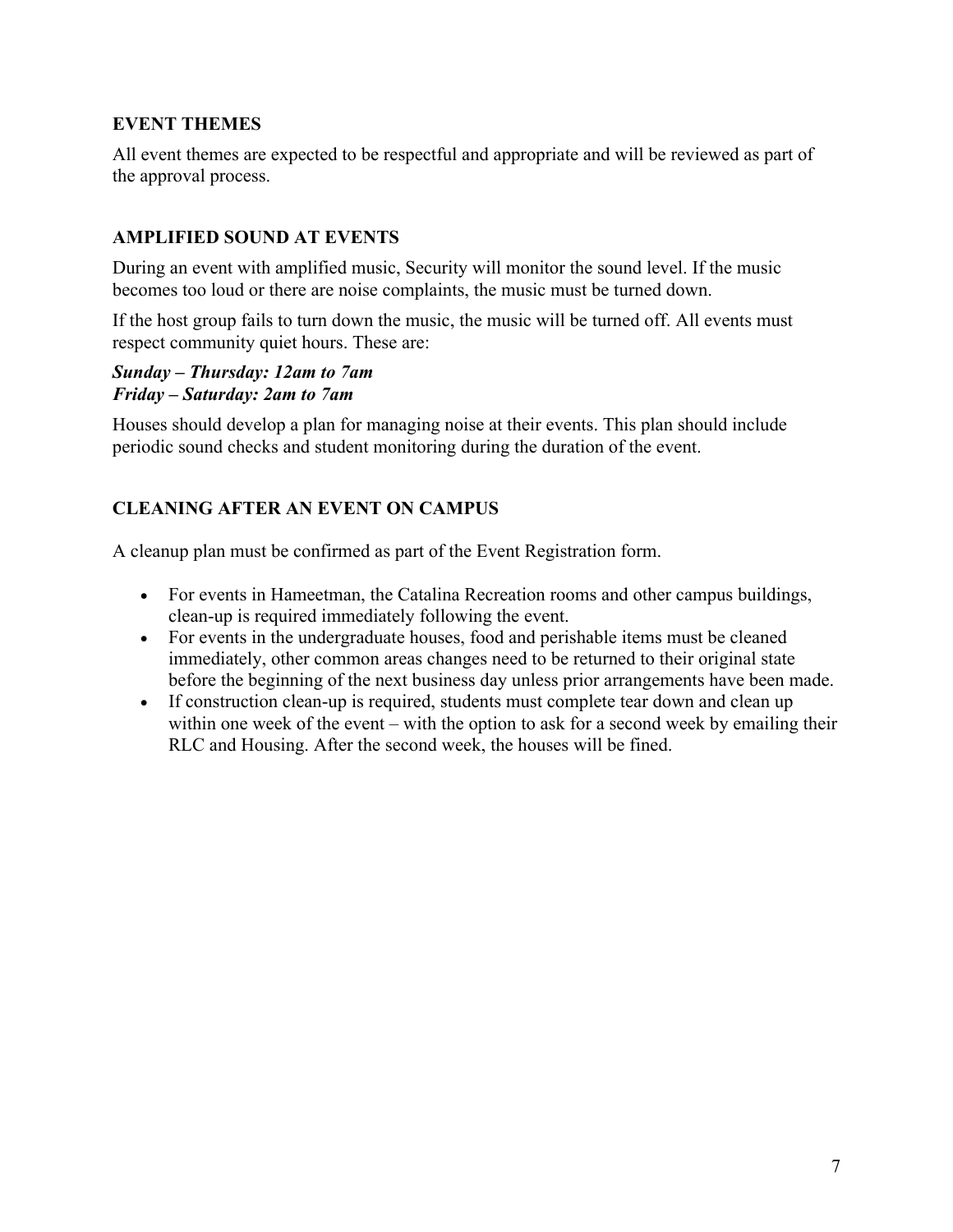# Section II: ALCOHOL AND FOOD AT EVENTS

# **ALCOHOL POLICY FOR THE CALTECH COMMUNITY**

Additional policies are included in Section VI of this handbook for your reference.

https://hr.caltech.edu/documents/2640/caltech\_institute\_policy-substance\_abuse.pdf

# **BARTENDERS FOR EVENTS**

Professional bartenders will be hired by Student Activities and Programs to serve all alcohol, and wristbands must be used. Student organizations are responsible for the cost of bartenders. Student Activities and Programs will secure a vaccinated bartender as part of the event registration process. (Note: If the bartender fails to show, alcohol cannot be served.)

### **PURCHASE, DISTRIBUTION AND RETURN OF ALCOHOL**

Students may only purchase alcohol according to a pre-determined formula based on the size of the event and the number of people in attendance. You will receive this approved list and amount within one week of the event. Alcohol can then be purchased and must be stored in an appropriate place. Alcohol purchases will be reviewed during P card approvals. Leftover alcohol will be collected by Security at the end of the event.

No alcohol is permitted during:

- Rotation
- Welcome Activities
- Undergraduate Orientation Events
- Ditch Day activities
- Any time the Institute is closed

#### **WRISTBANDS**

Wristbands are required for any large party involving alcohol. These will be distributed by Security or the RLC at the event.

# **FORMAL DINNERS**

If the House wishes to have a social hour prior to the dinner and have wine available throughout the meal, the dinner must be registered as an event and the bartender must be arranged through Student Activities and Programs. Wine must be served by a licensed bartender to of-age students and guests. The Caltech policies for bartending (checking IDs, one drink per person at a time, etc.) and student affairs rules for liquor amounts apply. Of-age students and guests may take only one glass of wine or one beer to the dinner table. Students and guests are not allowed to bring their own alcoholic beverages to the social event or dinner.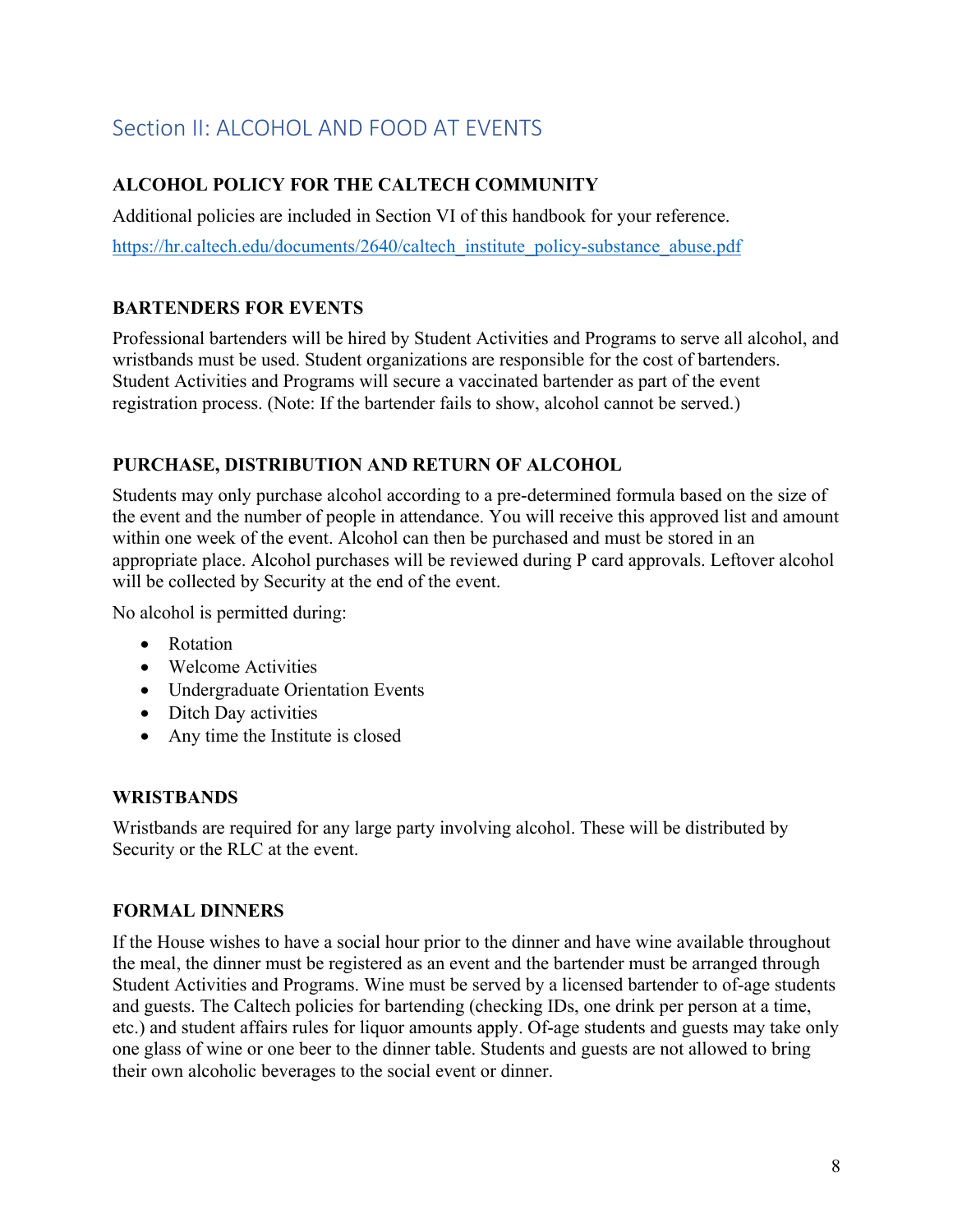If the House does not plan to serve wine, students are not required to register the formal dinner through the event registration process. However, they will need to coordinate with Caltech Dining Services and Student Activities and Programs; both offices should be informed in advance of the event to reduce the chance of any potential conflicts with other scheduled activities.

# **FOOD AND/OR CATERING**

- If alcohol is being served, water and substantial food must also be provided.
- A water station in a convenient location central to the party is required.
- Depending on your needs, food and catering options are as follows:
	- o Tom Mannion, Senior Director of SAP, can advise on food selection
	- o Purchasing food and supplies yourself
	- o Campus Dinning Services can provide catering (http://dining.caltech.edu/catering)
	- o Use of an outside catering company/restaurant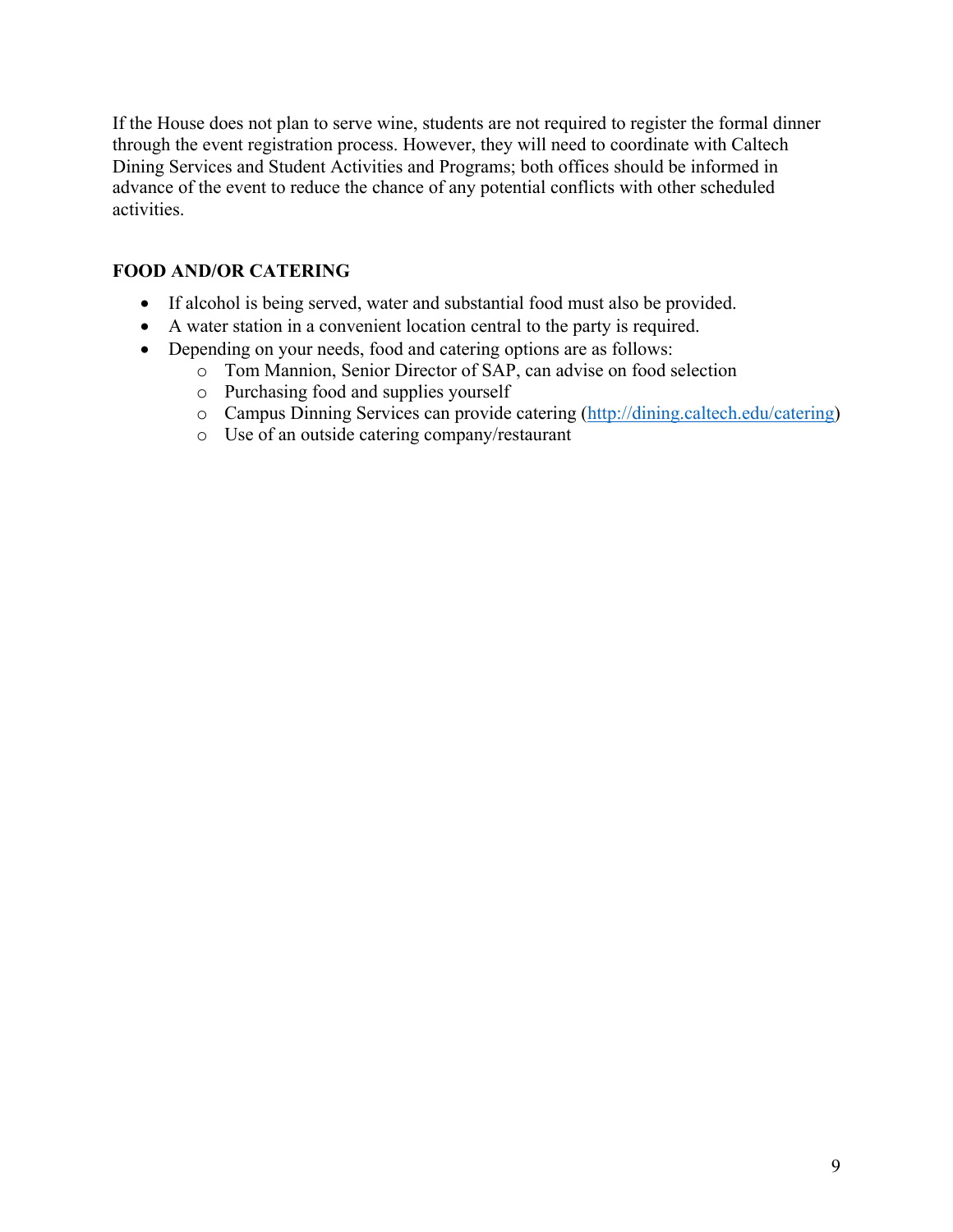# Section III: CONSTRUCTION AND SECURITY

# **CONSTRUCTION**

To launch and complete a successful construction project, please follow this process:

- 1. An event registration must be submitted to the ORE through the event registration protocol outlined at https://ore.caltech.edu/event-reg.
- 2. Students must complete a one-hour construction or tool training before they are allowed to work on party construction. To set up a training, please contact Tom Mannion at mannion@caltech.edu.
- 3. As part of the event registration, a construction coordinator must be identified this person must attend all future construction meetings.
- 4. Construction coordinators are responsible for the following:
	- a. Keeping the construction area clean and safe while the event is under construction.
	- b. Ensuring that all tools are be put away/stored when work is not actively being done on the construction project.
	- c. Checking to make sure all electrical cords are unplugged when not in use.
	- d. Confirming that nails, screws, sawdust, and other debris are swept/picked up daily during construction.
	- e. Making sure all wood beams, planks, and scraps are stacked neatly and not obstruct any walkways and that tarps should be available to cover the construction site in case of any inclement weather.
	- f. Preventing issues with painting by taking the appropriate steps to avoid spills/damage to the house/courtyard. Paint and painting supplies should be sealed and stored when work is not being done on the project. Any paint damage will be charged to the house.
	- g. **Monitoring construction schedule and enforcing quiet hours. Construction should stop after quiet hours and the quiet hour policy applies to noise due to construction.** The quiet hour policy states:
		- i. Noise should always be kept at a reasonable level.
		- ii. The institute has quiet hours after 12AM Sunday through Thursday and 2AM Friday and Saturdays.

Failure to maintain a safe and clean construction site will result in fees based on the labor required to clear the area. The House will face delays if the construction area is not clean and safe.

- 5. A diagram of the project needs to be submitted and approved by Facilities prior to the start of the building. A copy of the approved project outline must be added to the event registration on file.
- **6. A meeting of all the relevant construction approvers, including ORE, Facilities, Safety and Housing, must take place before houses can begin their projects. To set up this meeting and all subsequent meetings, please email mannion@caltech.edu and studentevents@caltech.edu. The construction coordinator must also attend this meeting.**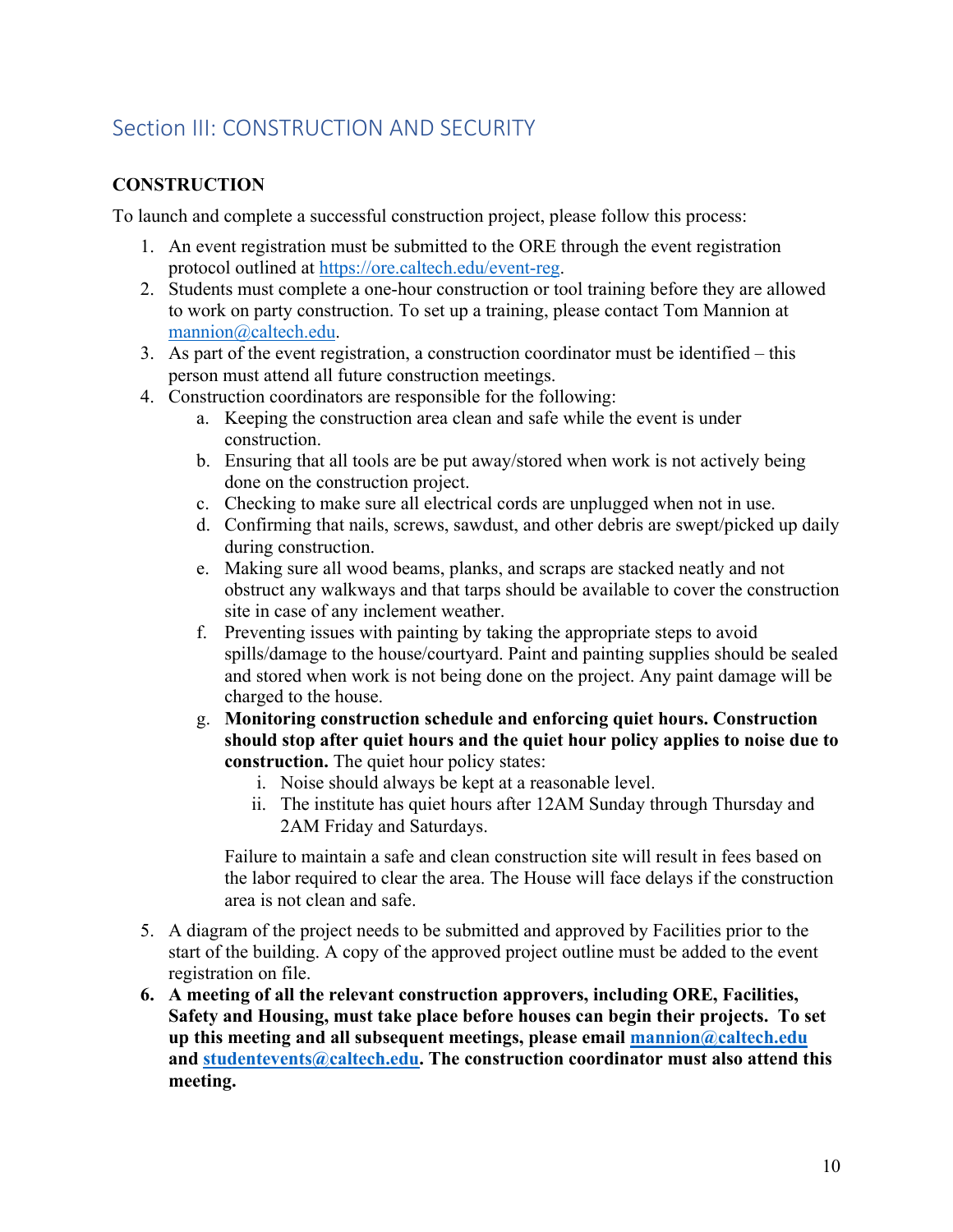- 7. After the initial approval meeting the construction coordinator and all relevant parties must meet again mid-way through the project and again near the end of the work, but in advance of the party for two final approvals.
- 8. If the event falls on a weekend, the construction must be cleared by the first business day following the one-week grace period. A second week extension can also be granted by contacting John (JF) Bonovich at  $\frac{bonavich@calclech.edu}{bonavich@calclech.edu}$ . If the clean-up is not complete, the Caltech Housing office will charge the group for the cost of the work.
- 9. These building guidelines are general in nature and not intended for permanent construction.
	- a. All raised platforms will be no more than 4' in height from the lowest ground level.
	- b. Platforms shall be supported by 2X4's and/or 4X4's no more than 4' on center.
	- c. Platforms shall have a continuous 2X4 supports running along the entire perimeter of each section.
	- d. Platforms shall have cross bracing of a "X" style on no less than 2 sides of each section.
	- e. Decking shall be 3⁄4" plywood or OSB board.
	- f. OSB board shall be replaced every 3 years or if it gets wet.
	- g. Exterior Plywood shall be replaced every 5 years.
	- h. All exposed surfaces shall be painted.
	- i. All platforms shall be inspected before any sections are covered or hidden from view.
	- j. Decorative Wall boards may be added along the perimeter as desired.
	- k. Wall boards must have approved supports.
	- l. All finished structures shall be inspected before use.
- 10. Tips from students and staff:
	- a. Book your meetings asap and make sure your house, RA/RLC, ORE and others are able to attend.
	- b. Do not block entrances or exits.
	- c. Do not leave materials or tools in the rain.
	- d. Sawdust can get in drains and cause problems and clog pipes, which can be expensive for the house.
	- e. Be sure to get trained before using tools, building, etc. Injuries can happen.
	- f. There are formal inspections and informal ones all the time so clean up the area each night.
	- g. Music during construction is fine but watch the quiet hours.
	- h. Wear googles.
	- i. Keep your RA and RLC updated on progress and needs.
	- j. Nails and other sharp items cannot be left out students walk around barefoot and in flipflops and this has caused injuries.
	- k. Have a clean-up plan ready to go to avoid fines.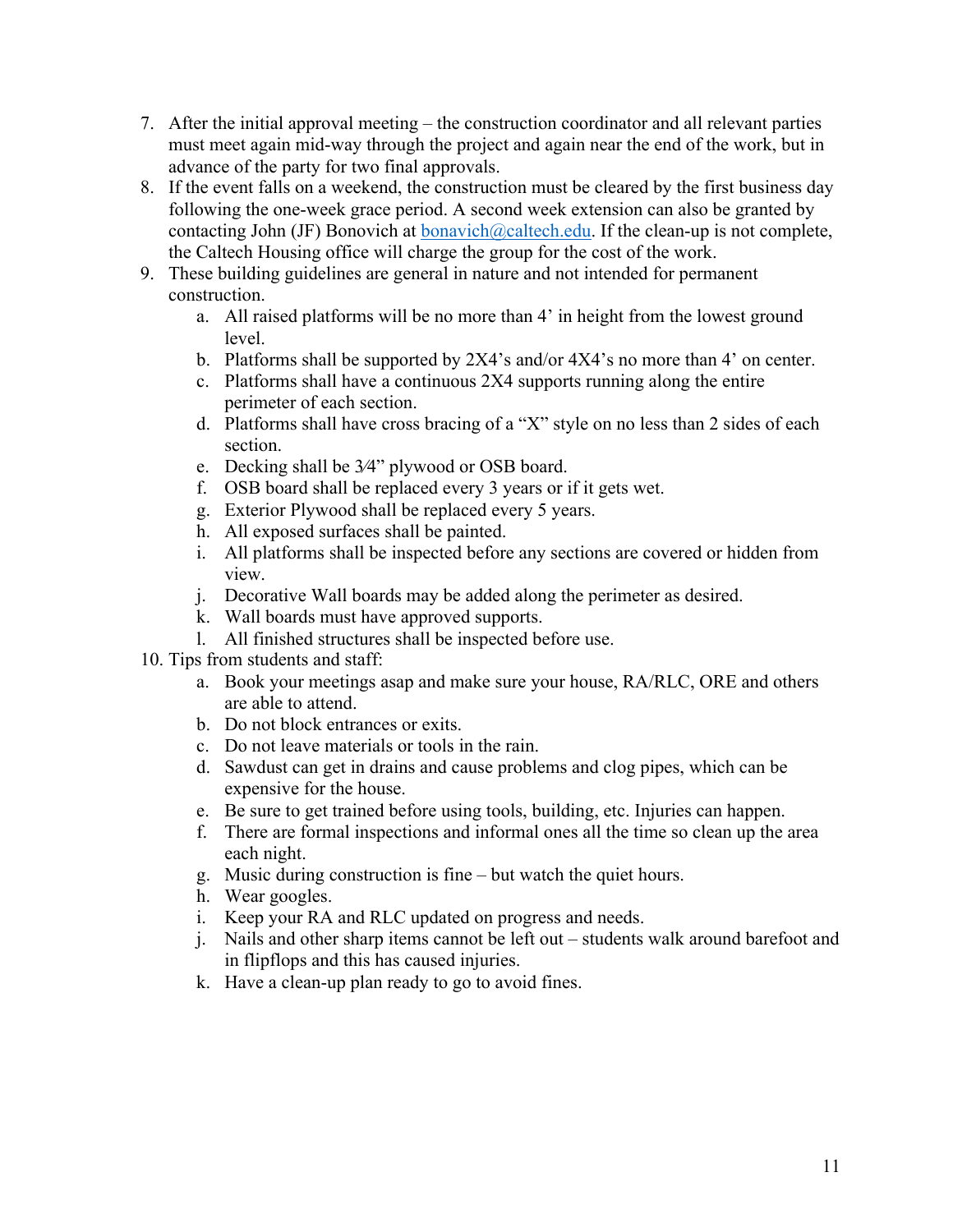# **SECURITY**

Security officers are assigned as determined by the number of participants anticipated at the event. Sponsoring organizations are responsible for the cost of security; however, ORE financial support is available for those who need help.

To assist with planning, the following chart should be used as a guide:

| Event Type                                              | <b>Security Requirements</b>                                                                       | <b>Oversight Requirements</b>                                                                             |
|---------------------------------------------------------|----------------------------------------------------------------------------------------------------|-----------------------------------------------------------------------------------------------------------|
| Small events without alcohol;<br>less than 75 attendees | Security patrols only                                                                              | Student management and<br>Security patrols                                                                |
| Small events with alcohol;<br>less than 50 attendees    | 1 Security officer required<br>with patrols from others;<br>more if necessary                      | Student management,<br>Security patrols, Resident<br>Associate, Orange Watch,<br>notification to PFD      |
| Large parties without alcohol                           | Security required; at least 1<br>officer per 300 attendees or<br>more as determined by<br>Security | Student management,<br>Security team present,<br>Resident Associate, Orange<br>Watch, notification to PDF |
| Interhouses and large parties<br>with alcohol           | Security required; at least 1<br>officer per 100 attendees or<br>more as determined by<br>Security | Student management,<br>Security team present,<br>Resident Associate, Orange<br>Watch, notification to PDF |

Security will evaluate all events and will report incidents that occur at events. These will be reported to the on-call RLC, the Student Activities and Programs Office, and – if there is an immediate issue – the Assistant Vice President. In order to assess next steps, follow-up with the host organization will be required to address disciplinary issues, recurring behavior, or problematic incidents at the event.

# **EMERGENCY PROCEDURES**

*Students are expected to contact Security at 626-395-5000, immediately, if individuals appear severely intoxicated and/or impaired. In case of emergency, call 911.*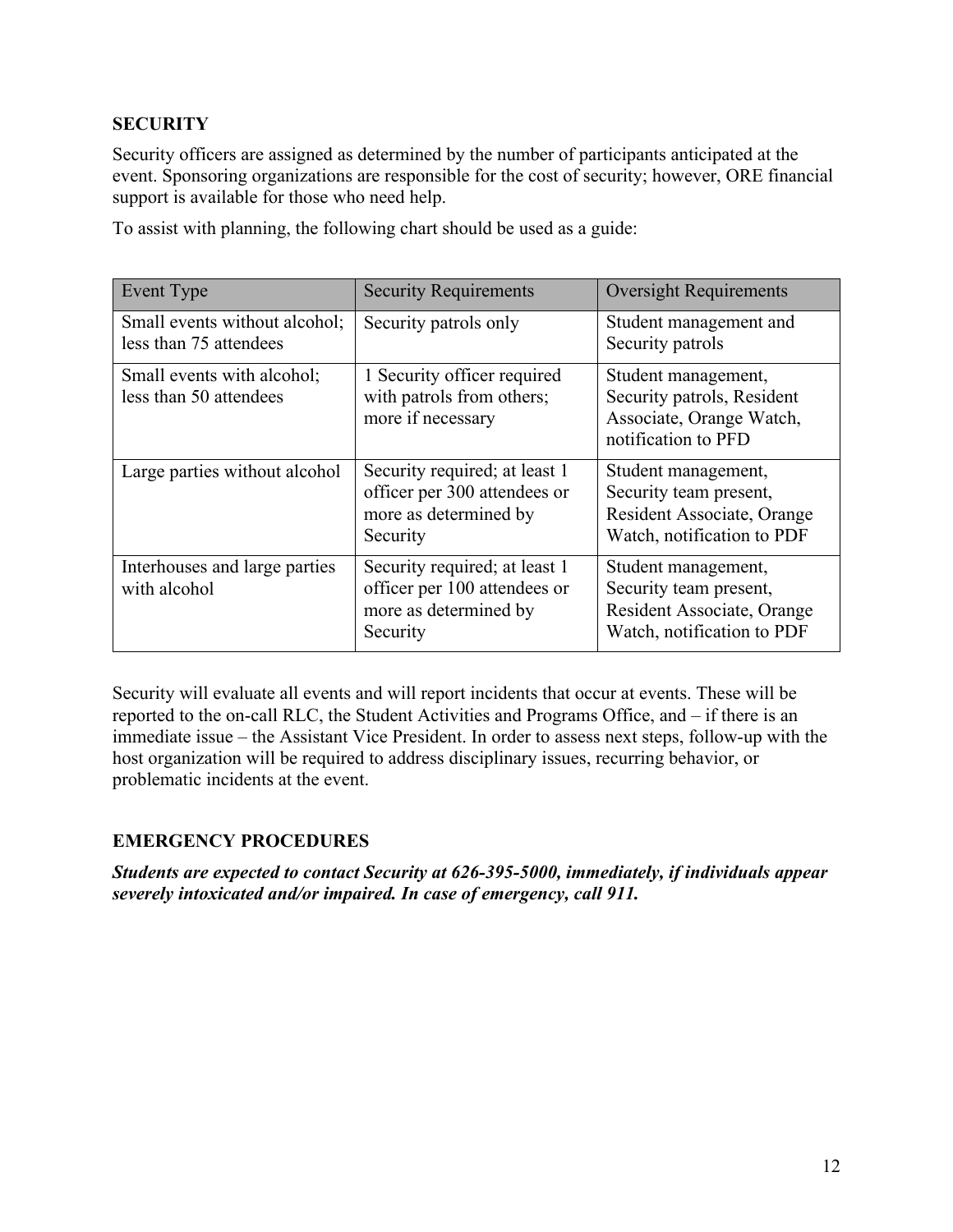# Section IV: ORANGE WATCH

#### **ORANGE WATCH PROGRAMMING AT STUDENT EVENTS**

Orange Watch is a student oversight program that is part of Caltech's commitment to monitoring and managing safe events. Orange Watch (OW) consists of a team of students trained by Caltech in party management. The OW volunteers attend events and abstain from drinking alcohol at the event they are working. Students serving as Orange Watch volunteers check on the safety of fellow students, offer support to their peers, and call for help if needed. For more information, please contact studentevents@caltech.edu or equity@caltech.edu.

Orange Watch Volunteers:

- Are required to participate in OW training. This training covers health and safety practices, safe party planning, resource referral information, and Caltech policies including the Good Samaritan Policy.
- Can be identified by bright orange tags at parties. Health Advocates on OW are further identified by a button with a red cross.
- Rotate through the events and identify individuals who may be at risk for alcohol misuse and other concerning behavior. These volunteers call for help or intervene when necessary.
- Can serve on two different shifts including serving on-site or being on-call to monitor the residence or come to the event location if needed.

| Event Type | OW Volunteers Required | <b>OW</b> Requirement                     |
|------------|------------------------|-------------------------------------------|
| Small      |                        | NΑ                                        |
| Large      | 4 or more              | Host group, each shift                    |
| Any        | l or more              | Other attending houses/groups, each shift |
| Any        | or more                | Other attending houses/groups, on-call    |

Orange Watch Requirements at Events are outlined below:

#### **ORANGE WATCH ORGANIZATION**

- OW volunteers can include single students for a 4-hour shift (10pm-2am) or can be divided into two trained students splitting the night into two, two- hour shifts (10pm-12am and 12am–2am). The on-call duties will not be split into more than these two, twohour shifts.
- OW works best if student groups designate one person to be their OW representative. This person can then be responsible for organizing their OW roster for events.
- Prior to the party, the representative should compile the names and contact information (phone number, email, etc.) for OW volunteers who will be working their house's/residence's OW shifts.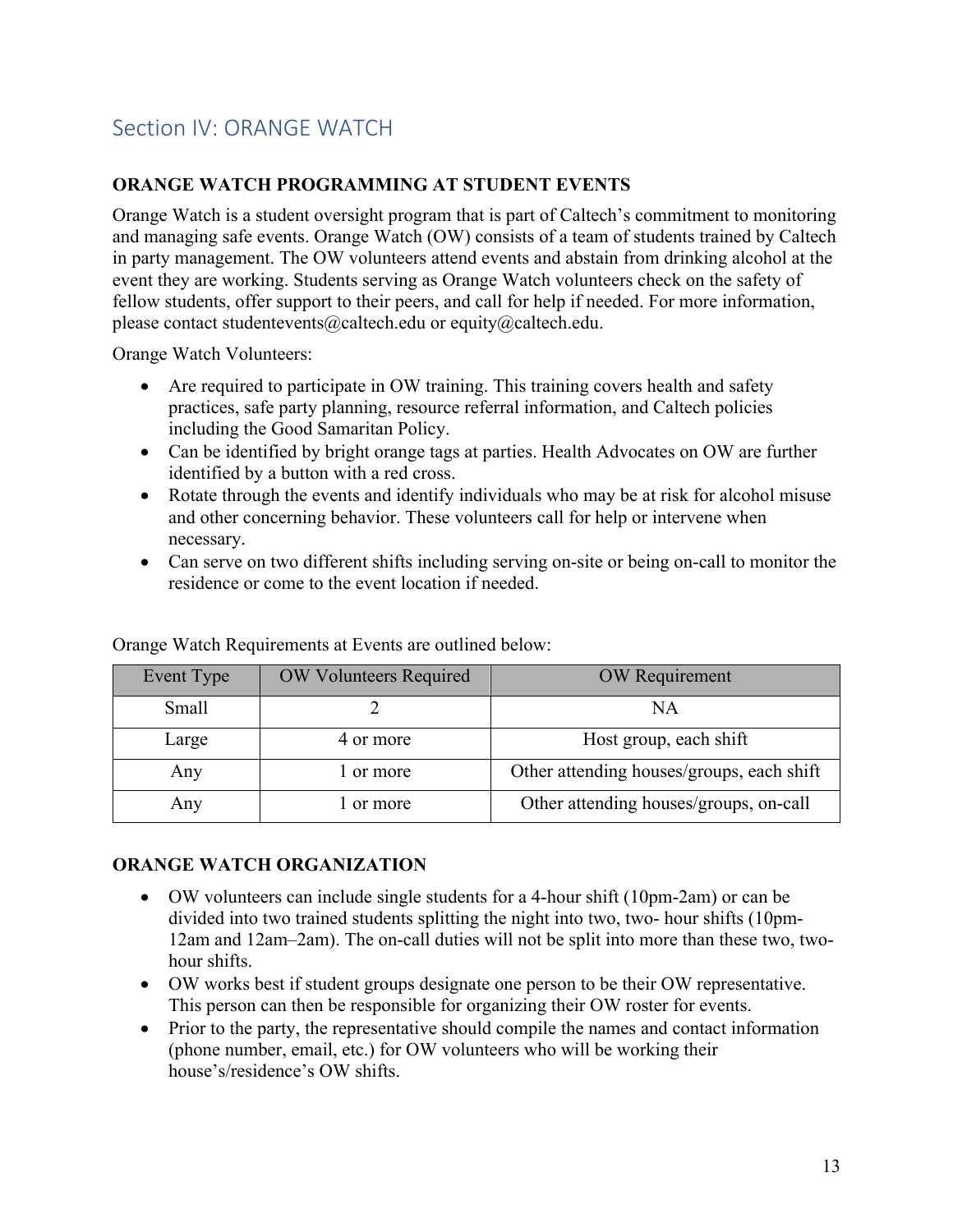- OW rosters for each party must be organized by the Wednesday prior to the party in order to give enough time to work out problems. Please submit these rosters to the RA and RLC helping with the event.
- Consider some form of incentives to be in place to express the gratitude of the Caltech community for OW service. Possible incentives at this time include meals or special privileges.
- Everyone should take a turn being an OW volunteer.
- OW volunteers should attend the pre-meeting at large events.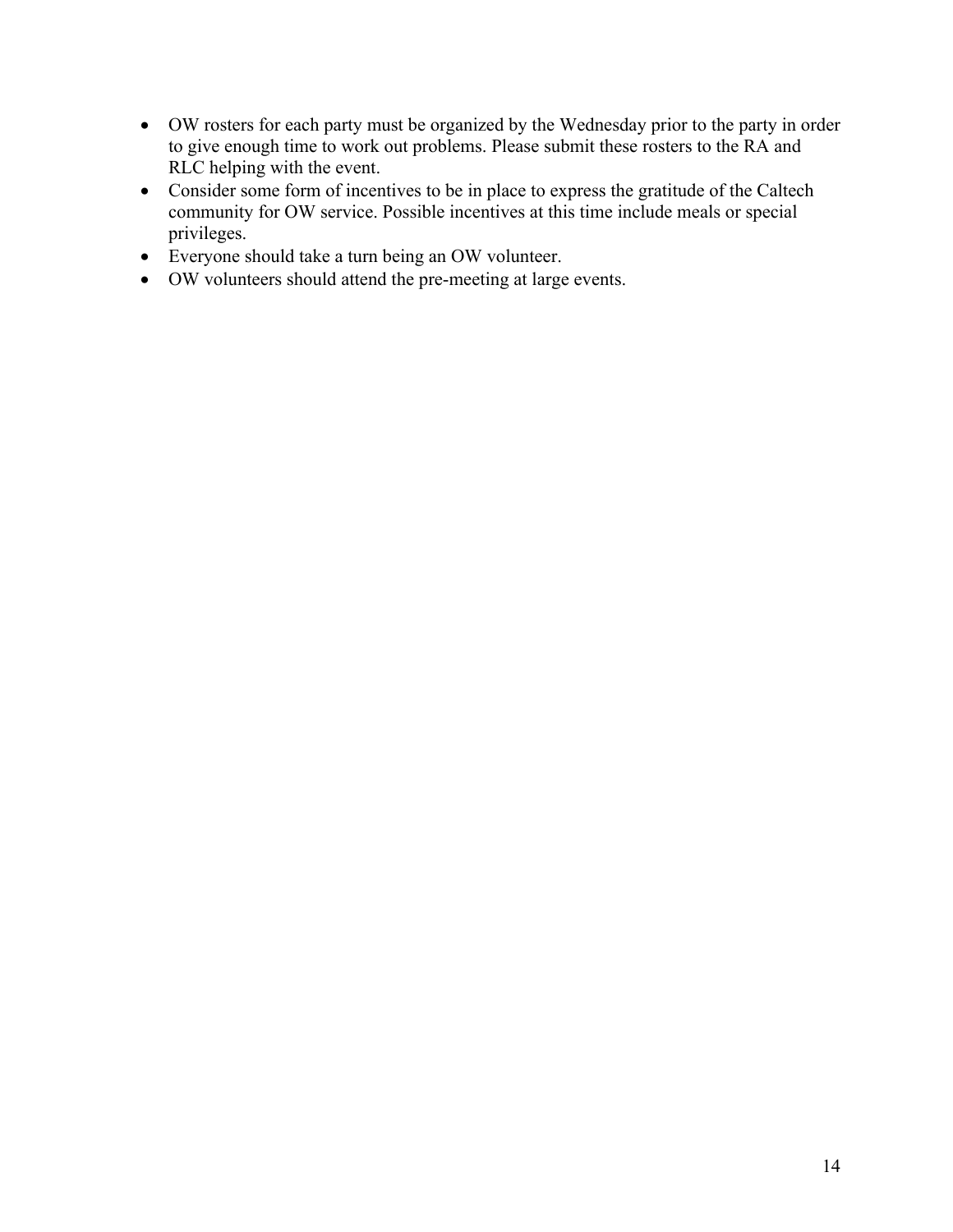# Section V: OFF-CAMPUS EVENTS AND WAIVERS

#### **OFF-CAMPUS EVENTS**

Students are permitted to have events off-campus. In some cases, these events must be registered through the Student Activities and Programs Office.

You must register off-campus events that are more than 30 miles away and/or include more than 30 attendees. When you register your event, you must identify the location, transportation plans, funding, and list all the students involved and who plans to attend. Waivers are also required for these events. A checklist has been provided below that identifies additional expectations.

Off-campus events involving alcohol are required to use third-party transportation; however, offcampus events that don't involve alcohol are strongly encouraged to also use third-party transportation or a ride share company. The Student Activities and Programs Office can help coordinate this transportation.

Rental agreements or contracts for formals and other events must be reviewed by student affairs staff as part of the registration process. Please see the section on formals for more information above. Please also note that Caltech will not take responsibility for damages occurred in or to any cabin, lodge, or other rental locations for students. This includes Airbnb, VRBO, or other similar rental websites. These contracts are with individuals, and not with the Institute.

#### **WAIVERS**

Consent, Release, and Assumption of Risk Waivers will be required and must be signed by participants prior to any student organization off-campus event where Institute funds or resources are provided for the event.

Drivers' forms are also required for any student driving other students as part of an Institute sponsored activity. The signed waivers need to be returned to Student Activities and Programs 48 hours prior to departing from campus. Email studentevents  $@caltech.edu$  for a copy of the waiver.

#### **BUSES AND THIRD PARTY TRANSPORTATION**

The Institute requires a bus to any event where alcohol will be served. Buses are recommended for events without alcohol in order to support student safety. While riding on the bus, students are expected to socially distance, wear masks and open windows to ventilate the space. **During COVID, buses should be filled only up to 50% capacity; ORE will cover the cost of additional buses needed to meet this requirement.** ORE will secure all buses on behalf of students to ensure that safety and insurance requirements are met. If you require transportation for your event, please contact ORE for support at studentevents@caltech.edu.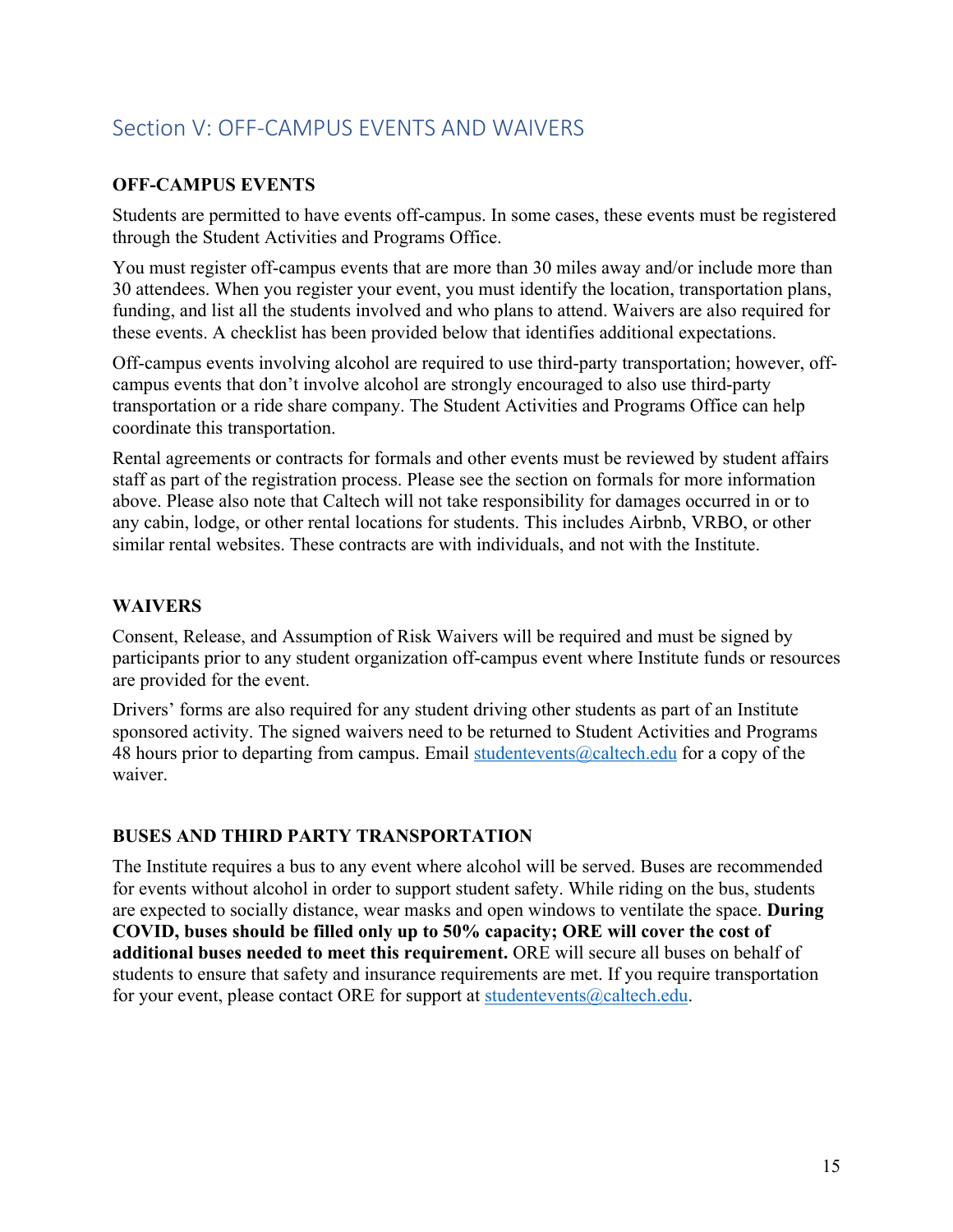# Section VI: INSTITUTE POLICIES

# **GOOD SAMARITAN POLICY**

#### https://deans.caltech.edu/HonorCode/GoodSamaritanPolicy

As you know, it is always Caltech's goal to have safe events. With that in mind we have a Good Samaritan policy to encourage healthy decision making:

*The safety and health of our students is our primary concern. Alcohol intoxication requiring medical attention is considered a health issue, therefore, the primary Institute response is a medical one. Caltech acknowledges that there may be times when students may face medical emergencies involving excessive drinking and/or drug use. In these situations, it is the immediate obligation of those in the presence of a severely intoxicated person to seek help. In order to encourage students to seek prompt and appropriate attention for alcohol or any other drug intoxication, where a student clearly sought help for themselves or another student due to excessive alcohol or other drug consumption, the matter ordinarily will not result in disciplinary action unless there are circumstances indicating repeated or egregious violations of the Substance Abuse policy, a violation of another Institute policy, or where the student's conduct placed the health or safety of any other person at risk. Failure to call for assistance will be considered an especially serious violation of policy.*

This policy is applicable to a student requesting medical assistance for themselves, a student seeking medical assistance for another person, and the student for whom the medical assistance was sought. Students may be required to participate in educational discussions designed to help prevent future safety risks.

#### **SUBSTANCE ABUSE POLICY**

http://hr.caltech.edu/documents/2640/caltech\_institute\_policy-substance\_abuse.pdf

#### **GENDER-BASED MISCONDUCT**

https://hr.caltech.edu/documents/2925/caltech\_institute\_policy-gender\_based\_misconduct.pdf

#### **UNLAWFUL HARASSMENT**

http://hr.caltech.edu/documents/2641/caltech\_institute\_policy-unlawful\_harassment.pdf

#### **NONDISCRIMINATION AND EQUAL EMPLOYMENT OPPORTUNITY**

http://hr.caltech.edu/documents/2647/caltech\_institute\_policynondiscrmination\_and\_equal\_opportunity\_ employment.pdf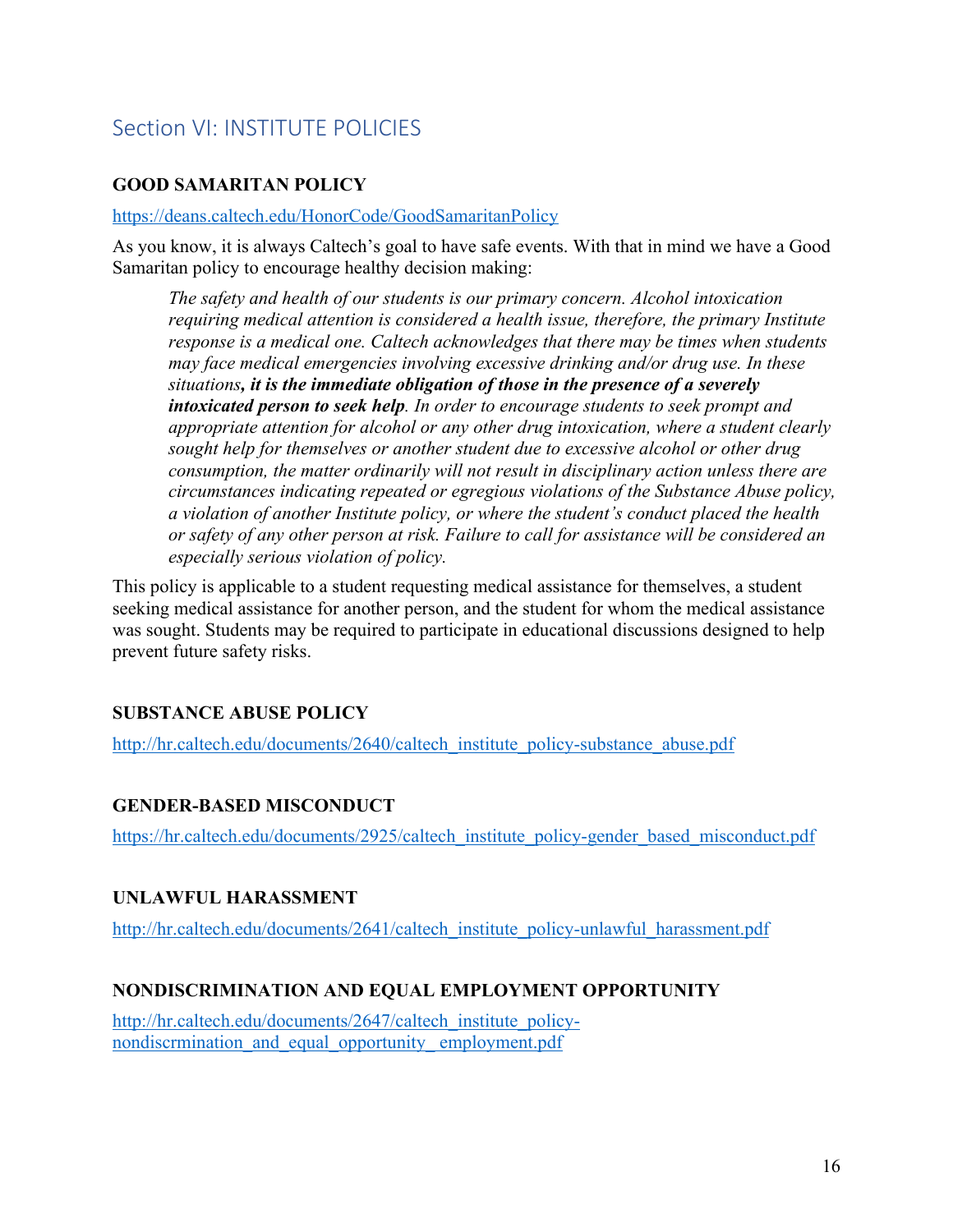# **VIOLENCE PREVENTION**

http://hr.caltech.edu/documents/2924/caltech\_institute\_policy-violence\_prevention.pdf

# **RESIDENT GUIDE**

http://housing.caltech.edu/documents/7074/ResidentGuide2019.pdf

# **HAZING PREVENTION POLICY**

http://studentaffairs.caltech.edu/documents/6877/Hazing\_Prevention\_Policy\_September\_2019\_F INAL\_ xp3mrFj.pdf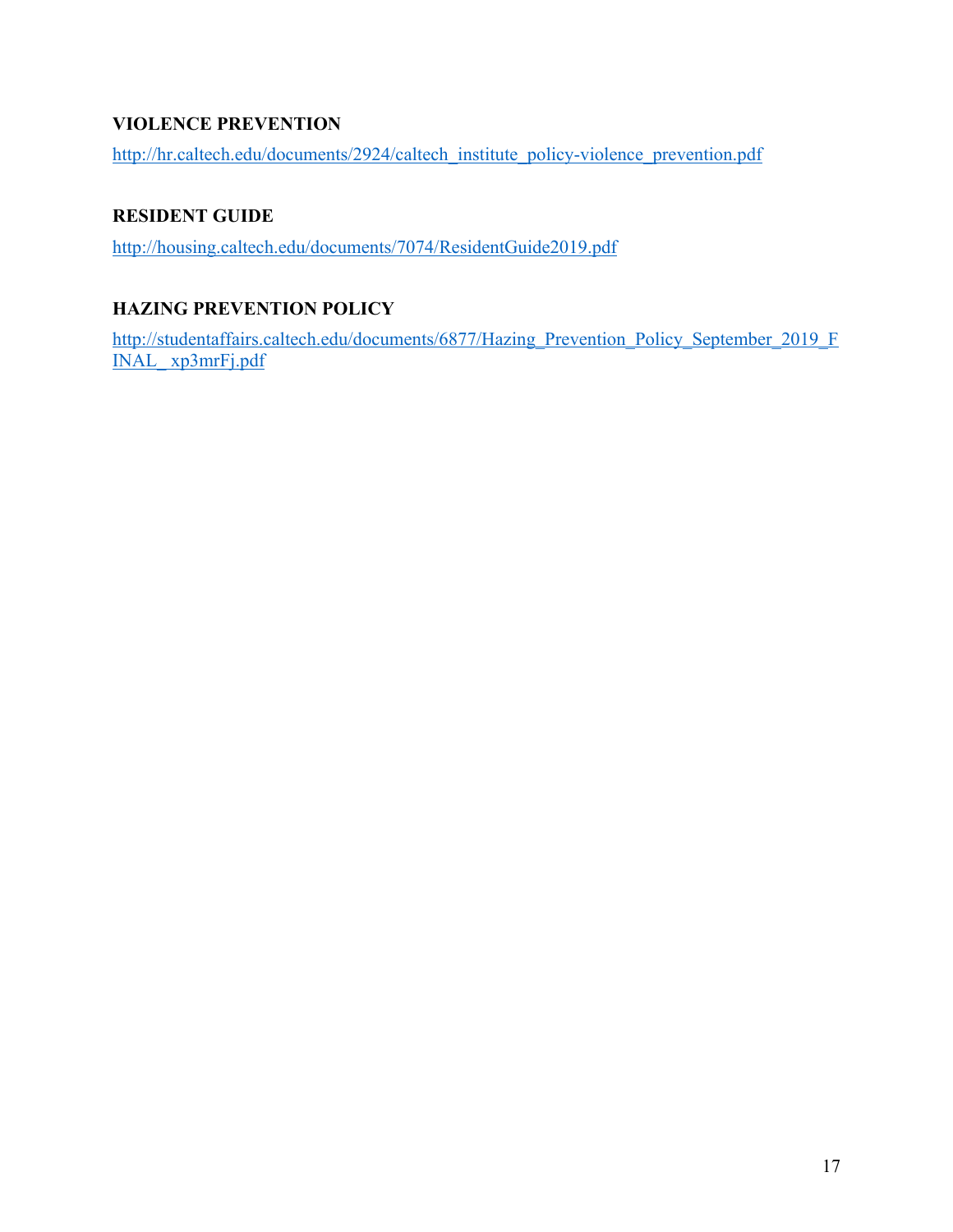# Section VII: EVENT CHECKLISTS

#### **CHECKLIST FOR OFF-CAMPUS EVENTS**

- ❑ Register event if 30 miles from Caltech Campus and/or more than 30 people
- ❑ Meet with Student Activities and Programs Office to discuss and submit waiver for offcampus events (email studentevents@caltech.edu to make an appointment)
- □ Arrange for bus transportation or other alternate transportation (e.g., ride share) if alcohol will be served
- □ Strongly recommend arranged transportation for all trips over 30 miles from Caltech campus, especially ski trips
- ❑ Strongly encourage off-campus events to be in locations where cellphone service is available
- ❑ Student drivers must complete a separate waiver
- ❑ Make sure contracts with VRBO, Airbnb, etc. are made through a student account, and not an Institute account

#### **CHECKLISTS FOR LARGE EVENTS WITH ALCOHOL SERVICE**

#### *BEFORE THE EVENT*

#### REGISTRATION

- ❑ Registration submitted on time
- ❑ Conversation with Student Activities and Programs (SAP) takes place
- ❑ Theme is in line with Caltech values

#### ALCOHOL

- $\Box$  Alcohol estimate form is filled out talk with SAP
- ❑ Alcohol is purchased appropriately
- ❑ Bar set up on time
- ❑ Related alcohol events (e.g., pre-gaming) are addressed/managed

#### **CONSTRUCTION**

- ❑ Construction approved on time
- □ Access point in and out are identified and plans made

#### **SECURITY**

❑ Security requested

#### STUDENT STAFFING

❑ Orange Watch team sign up for event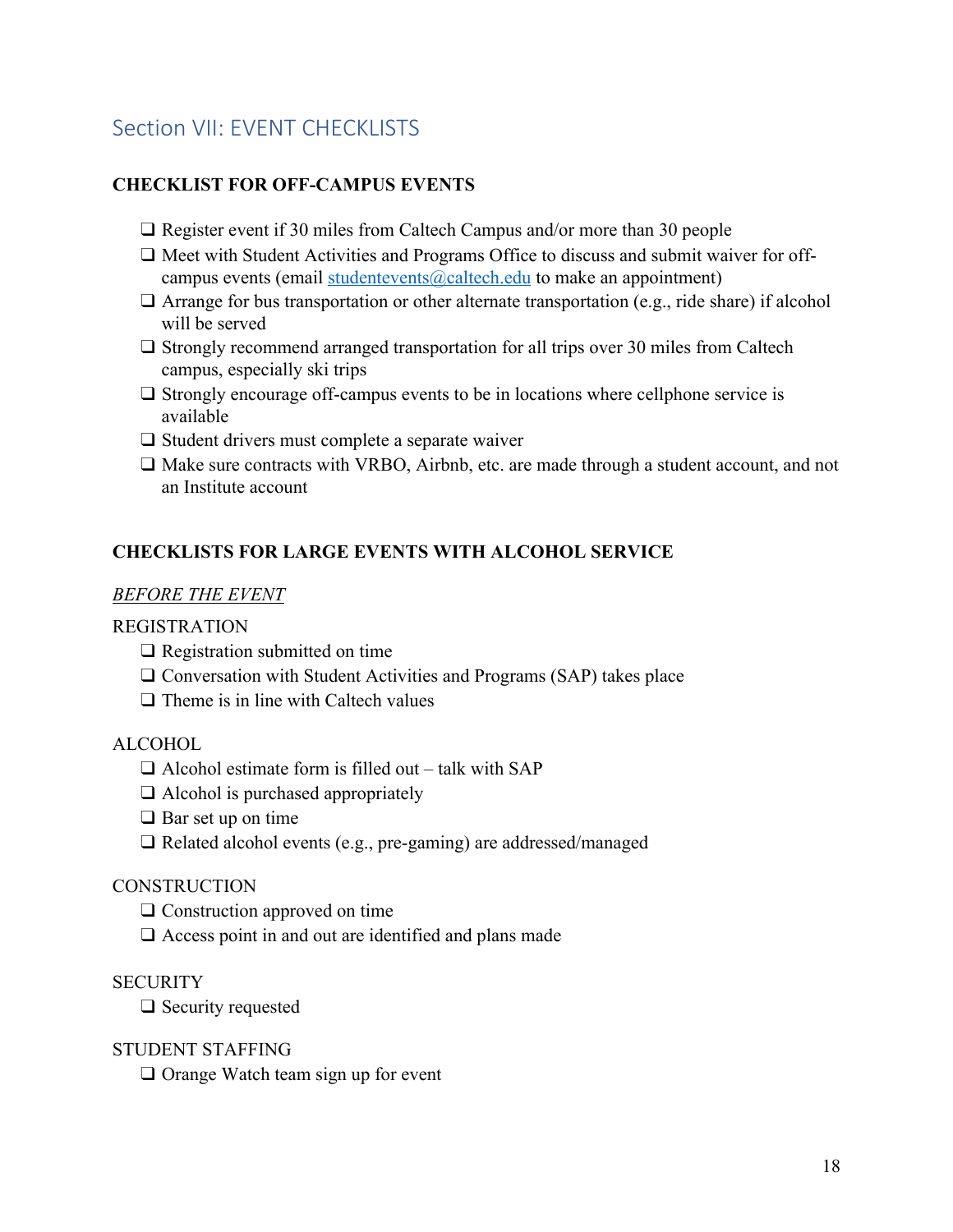#### PUBLICITY THEME

❑ Approved

#### PROGRAMMING

❑ Host an event to prepare for and outline expectations for behavior, drinking, safety

#### FOOD

❑ If alcohol is being served, water and substantial food must be provided

#### **OCCUPANCY**

❑ Anticipated attendance cannot exceed occupancy limits for the location

#### EVENT TEAM LEADS PRE-MEETING 15 MINUTES PRIOR TO START OF EVENT

❑ Meeting with Security, Social/Event Coordinator, Orange Watch Volunteers, RA, RLC, Pasadena Fire Department (when appropriate)

#### *DURING THE EVENT*

EVENT TEAM LEADS PRE-MEETING 15 MINUTES PRIOR TO START OF EVENT

❑ Meeting with Security, Social/Event Coordinator, Orange Watch Volunteers, RA, RLC, Pasadena Fire Department (when appropriate)

#### REGISTRATION

- ❑ Registration accurately reflects event
- ❑ Party begins and ends on time

#### ALCOHOL

- ❑ Wristbands are provided for Interhouse and large events
- □ ID checks conducted
- ❑ Alternative beverages and substantial food provided
- ❑ Bartenders present; distributing legally
- ❑ Related alcohol events are addressed/managed; overly intoxicated students are cared for/not admitted

#### **CONSTRUCTION**

- ❑ Construction structures are utilized properly
- $\square$  Access points in and out are monitored appropriately
- ❑ House/courtyard occupancy are managed

#### **SECURITY**

- ❑ Communication with Security by house leaders
- $\Box$  Security rotation through facility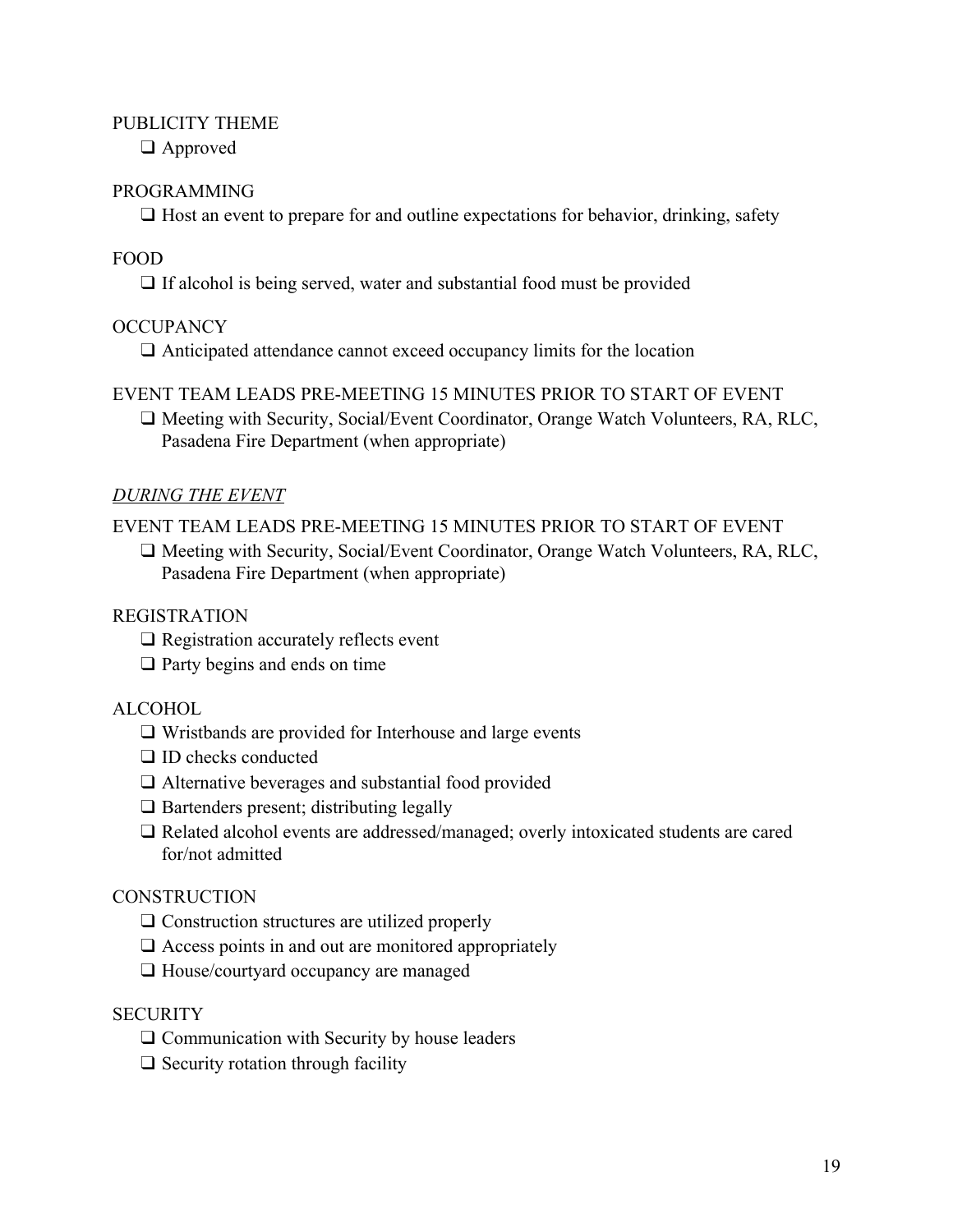#### STUDENT STAFFING

❑ Hosts are identifiable, address problematic behavior

□ Orange Watch team present, sober and available during event

#### FOOD

 $\Box$  Adequate food and non-alcoholic drinks easily available for all attendees

❑ If alcohol is being served, water and substantial food must also be provided. The amount and kind of food must be included in the Event Registration form. Include name of person or catering service providing food, along with contact information.

#### NOISE LEVEL

❑ Were there noise complaints

 $\Box$  If so, was the volume turned down or shut off

#### **OCCUPANCY**

 $\square$  Students are managing the size of the event within occupancy limits

### CLOSURE OF EVENT

❑ Music off and crowd dispersed

### *AFTER THE EVENT*

#### AFTER-PARTY COVERAGE

Since drinking and its effects may continue after the party ends, we suggest having coverage for a brief period after the party. To ensure students have a familiar face they know they can get help from, we suggest there be one person OW from each house and residence on-call for one hour after the event.

#### REGISTRATION

 $\Box$  Follow-up/reflection with student activities staff

#### ALCOHOL

 $\Box$  Alcohol returned via security, per guidelines

#### **CONSTRUCTION**

❑ Construction removed on time

- ❑ No physical damage (building, grounds, furniture, etc.)
- $\Box$  Any space used cleaned up back to original condition within 24 hours (or framework designated by Housing Office)

#### **SECURITY**

- ❑ Security reports appropriate utilization and communication and party management
- ❑ Party ends, event closes down without problems
- ❑ Security to complete party evaluation and submit to Office of Residential Experience